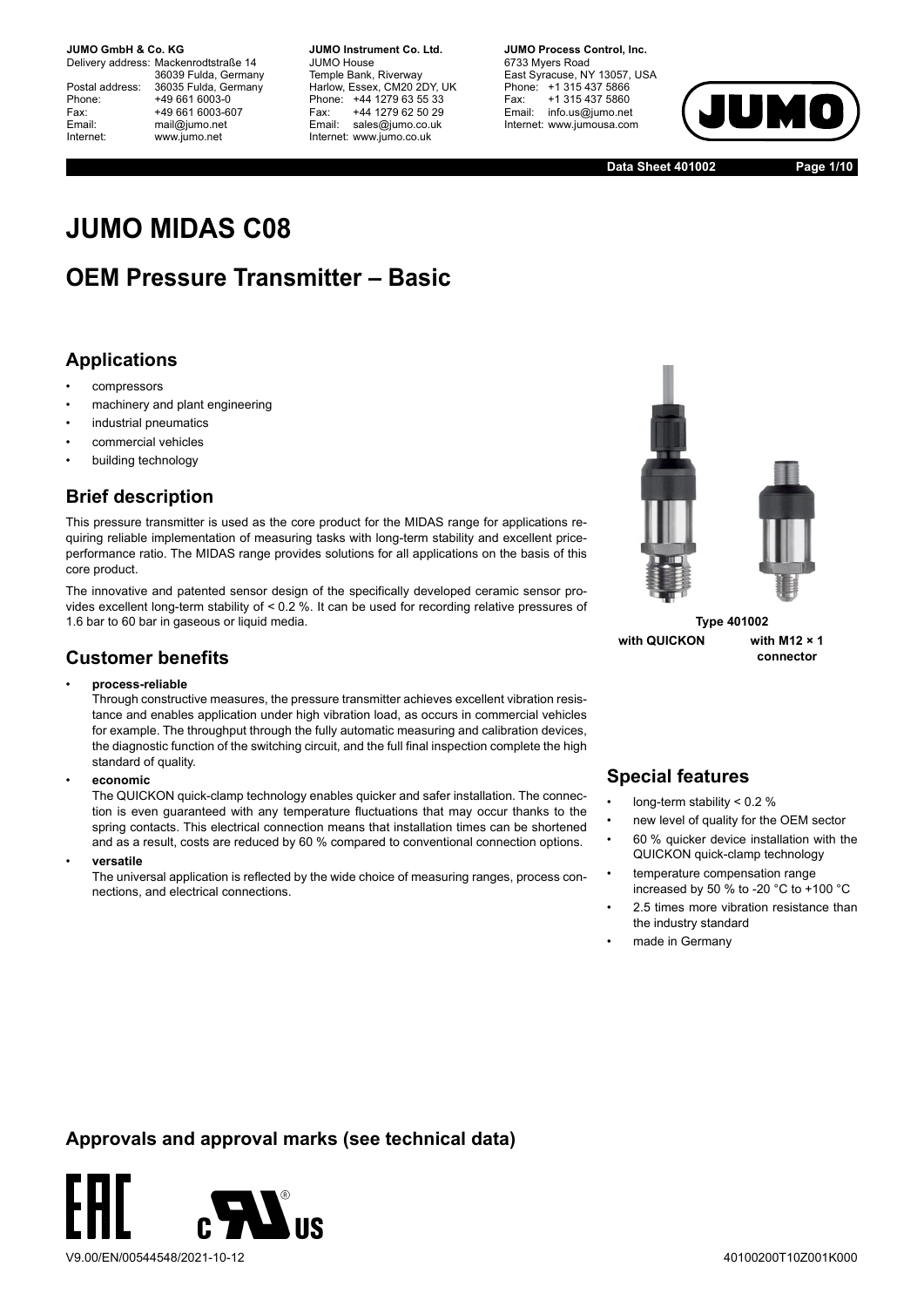Delivery address: Mackenrodtstraße 14 36039 Fulda, Germany<br>Postal address: 36035 Fulda, Germany Phone: +49 661 6003-0<br>
Fax: +49 661 6003-6<br>
Email: mail@jumo.net +49 661 6003-607 mail@jumo.net Internet: www.jumo.net

**JUMO Instrument Co. Ltd.** JUMO House Temple Bank, Riverway<br>Harlow, Essex, CM20 2DY, UK Phone: +44 1279 63 55 33<br>Fax: +44 1279 62 50 29 +44 1279 62 50 29 Email: sales@jumo.co.uk Internet: www.jumo.co.uk

**JUMO Process Control, Inc.** 6733 Myers Road East Syracuse, NY 13057, USA Phone: +1 315 437 5866<br>Fax: +1 315 437 5860 Email: info.us@jumo.net Internet: www.jumousa.com



**Data Sheet 401002 Page 2/10**

## **Technical data**

### **General Information**

| Reference conditions    | DIN 16086 and DIN EN 60770                       |
|-------------------------|--------------------------------------------------|
| Sensor                  |                                                  |
| Measuring principle     | Thick film on ceramic bodies (piezo-resistive)   |
| Admissible load changes | > 10 million, 0 to 100 % measuring range         |
| Mounting position       | Any                                              |
| Calibration position    | Device upright, process connection at the bottom |

### **Measuring range and accuracy**

| Linearity <sup>a</sup> |                    |                                | Long-term                       | Overload | <b>Burst</b>           |          |
|------------------------|--------------------|--------------------------------|---------------------------------|----------|------------------------|----------|
|                        | 20 °C <sup>d</sup> | $-10$ to $+85$ °C <sup>e</sup> | $-20$ to $+100$ °C <sup>e</sup> |          | capacity <sup>c</sup>  | pressure |
| % MSP <sup>f</sup>     | % MSP              | % MSP                          | % MSP                           | % MSP    | bar                    | bar      |
|                        |                    |                                |                                 | per year |                        |          |
| 0.25                   | 0.5                | 0.65                           |                                 | 0.2      | 6                      | 12       |
|                        |                    |                                |                                 |          | 6                      | 12       |
|                        | 0.35               | 0.5                            |                                 |          | 12                     | 25       |
|                        |                    |                                |                                 |          | 12                     | 25       |
|                        |                    |                                |                                 |          | 20                     | 38       |
|                        |                    |                                |                                 |          | 50                     | 75       |
|                        |                    |                                |                                 |          | 50                     | 75       |
|                        |                    |                                |                                 |          | 120                    | 200      |
|                        |                    |                                |                                 |          | 120                    | 200      |
|                        | 0.5                | 0.65                           |                                 |          | 6                      | 12       |
|                        |                    |                                |                                 |          | 6                      | 12       |
|                        | 0.35               | 0.5                            |                                 |          | 12                     | 25       |
|                        |                    |                                |                                 |          | 12                     | 25       |
|                        |                    |                                |                                 |          | 20                     | 38       |
|                        |                    |                                |                                 |          | 50                     | 75       |
|                        |                    |                                |                                 |          | 50                     | 75       |
|                        |                    |                                | Accuracy at                     |          | stability <sup>b</sup> |          |

a Linearity according to limit point setting

b Reference conditions EN 61298-1

<sup>c</sup> All pressure transmitters are vacuum-proof.

<sup>d</sup> Includes: linearity, hysteresis, repeatability, deviation of measuring range initial value and measuring range end value

<sup>e</sup> Includes: linearity, hysteresis, repeatability, deviation of measuring range initial value and measuring range end value, thermal effect on mea-<br>suring range start and measuring span

 $<sup>f</sup>$  MSP = Measuring span</sup>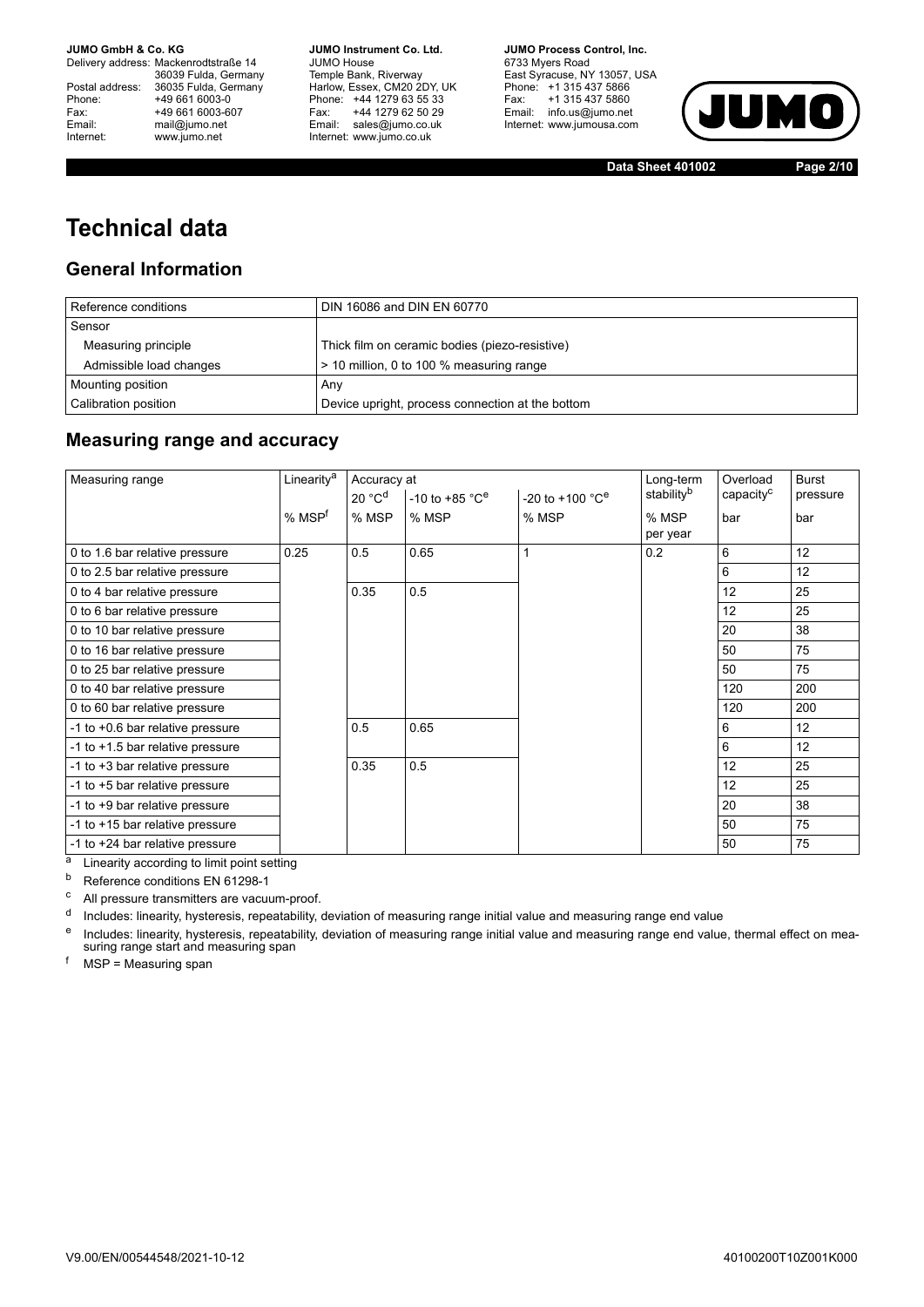Delivery address: Mackenrodtstraße 14 36039 Fulda, Germany<br>Postal address: 36035 Fulda, Germany Phone: +49 661 6003-0<br>
Fax: +49 661 6003-6<br>
Email: mail@jumo.net +49 661 6003-607 Email: mail@jumo.net<br>Internet: www.iumo.net www.jumo.net

**JUMO Instrument Co. Ltd.** JUMO House Temple Bank, Riverway<br>Harlow, Essex, CM20 2DY, UK Phone: +44 1279 63 55 33 Fax: +44 1279 62 50 29<br>Email: sales@jumo.co.uk Internet: www.jumo.co.uk

**JUMO Process Control, Inc.** 6733 Myers Road East Syracuse, NY 13057, USA<br>Phone: +1 315 437 5866<br>Fax: +1 315 437 5860 Email: info.us@jumo.net Internet: www.jumousa.com



**Data Sheet 401002 Page 3/10**

### **Output**

| Analog output                  | Further outputs are available upon request.                               |  |  |  |  |  |  |  |  |
|--------------------------------|---------------------------------------------------------------------------|--|--|--|--|--|--|--|--|
| Current                        | 4 to 20 mA, two-wire                                                      |  |  |  |  |  |  |  |  |
| Voltage                        | DC 0.5 to 4.5 V, three-wire, ratiometric 10 to 90 % of the voltage supply |  |  |  |  |  |  |  |  |
|                                | DC 0 to 10 V, three-wire                                                  |  |  |  |  |  |  |  |  |
|                                | DC 1 to 5 V, three-wire                                                   |  |  |  |  |  |  |  |  |
|                                | DC 1 to 6 V, three-wire                                                   |  |  |  |  |  |  |  |  |
| Step response $T_{90}$         | $\leq$ 2 ms                                                               |  |  |  |  |  |  |  |  |
| Burden                         |                                                                           |  |  |  |  |  |  |  |  |
| Current                        | $R_L \le (U_B - 8 V) \div 0.02 A (\Omega)$ at 4 to 20 mA, two-wire        |  |  |  |  |  |  |  |  |
| Voltage                        | $R_1 \geq 5$ k $\Omega$ at DC 0.5 to 4.5 V, three-wire                    |  |  |  |  |  |  |  |  |
| (burden connected to "0 V/S-") | $R_1 \ge 10$ k $\Omega$ at DC 0 to 10 V, three-wire                       |  |  |  |  |  |  |  |  |
|                                | $R_1 \ge 10 \text{ k}\Omega$ at DC 1 to 5 V, three-wire                   |  |  |  |  |  |  |  |  |
|                                | $R_1 \ge 10$ k $\Omega$ at DC 1 to 6 V, three-wire                        |  |  |  |  |  |  |  |  |

### **Mechanical features**

| Material                                          |                                             |
|---------------------------------------------------|---------------------------------------------|
| Process connection                                | Stainless steel 304                         |
| Seal 600 (internal <sup>a</sup> )                 | EPDM                                        |
| Seal 601 (internal <sup>a</sup> )                 | FKM, standard                               |
| Seal 602 (internal <sup>a</sup> )                 | <b>CR</b>                                   |
| Seal 604 (internal <sup>a</sup> )                 | <b>FFKM</b>                                 |
| Seal 609 (internal <sup>a</sup> )                 | <b>NBR</b>                                  |
| Process connection G 1/4 (external <sup>a</sup> ) | <b>FKM</b>                                  |
| Sensor                                            | Ceramic Al <sub>2</sub> O <sub>3</sub> 96 % |
| Housing                                           | Stainless steel 304                         |
| Attached cable                                    | PBT-GF30, PVC                               |
| QUICKON                                           | PBT-GF30                                    |
| Round plug M12 × 1                                | PBT-GF30, stainless steel 303 L             |
| Bayonet connector                                 | PBT-GF30                                    |
| Cable socket                                      | PBT-GF30, PA, silicone                      |
| Weight                                            | 70 g with prozess connection G 1/4          |

a Note the medium durability of the selected seal material!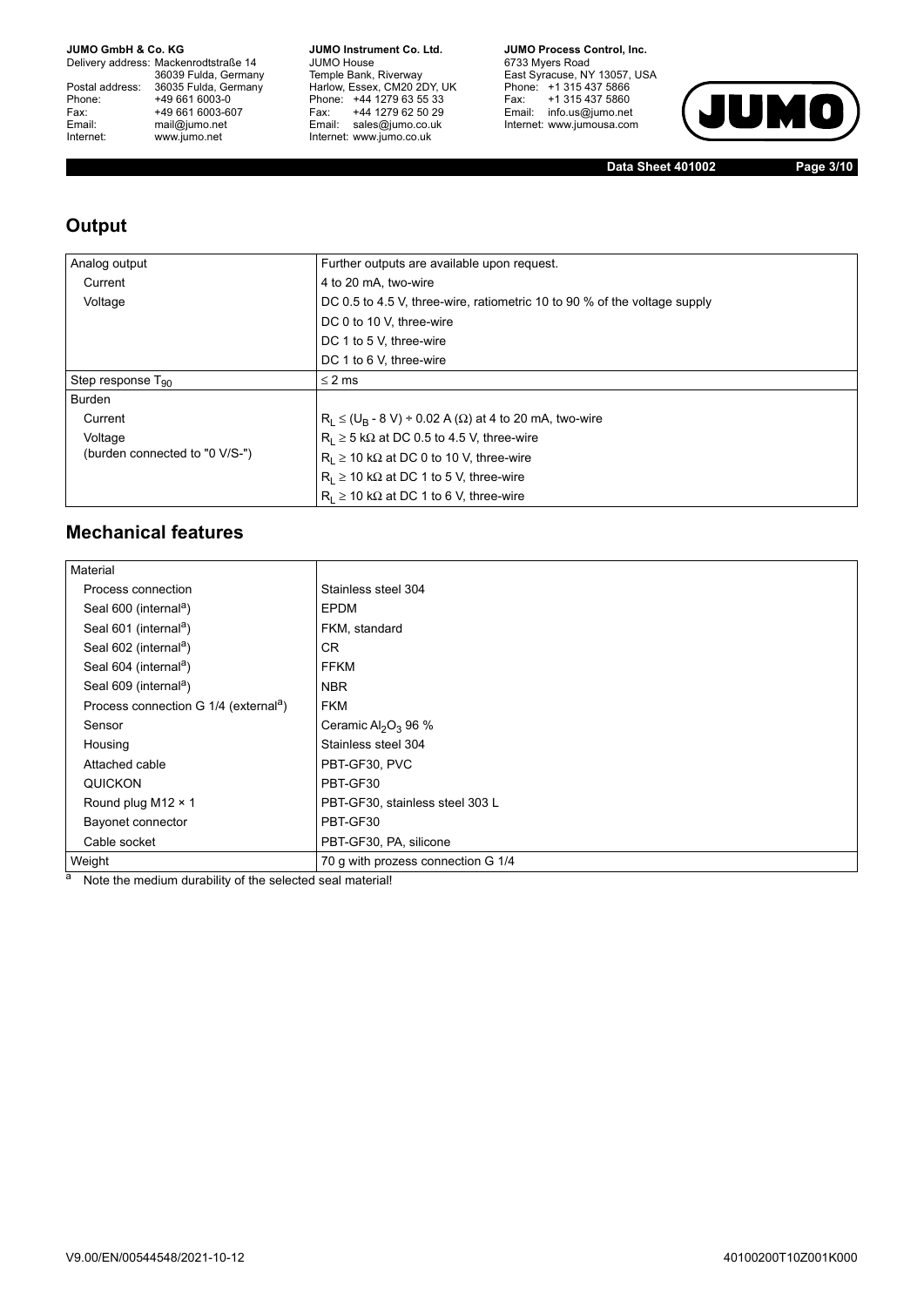Delivery address: Mackenrodtstraße 14 36039 Fulda, Germany<br>Postal address: 36035 Fulda, Germany Phone: +49 661 6003-0<br>
Fax: +49 661 6003-6<br>
Email: mail@jumo.net +49 661 6003-607 Email: mail@jumo.net<br>Internet: www.iumo.net www.jumo.net

**JUMO Instrument Co. Ltd.** JUMO House Temple Bank, Riverway<br>Harlow, Essex, CM20 2DY, UK Phone: +44 1279 63 55 33<br>Fax: +44 1279 62 50 29 +44 1279 62 50 29 Email: sales@jumo.co.uk Internet: www.jumo.co.uk

**JUMO Process Control, Inc.** 6733 Myers Road East Syracuse, NY 13057, USA<br>Phone: +1 315 437 5866<br>Fax: +1 315 437 5860 Fax: +1 315 437 5860<br>Email: info.us@jumo.net Internet: www.jumousa.com



**Data Sheet 401002 Page 4/10**

### **Environmental influences**

| Medium temperature<br>for electrical connection |                                                                                                         |
|-------------------------------------------------|---------------------------------------------------------------------------------------------------------|
| Attached cable                                  | -20 to +125 $^{\circ}$ C                                                                                |
| Round plug M12 × 1                              | -20 to +125 °C                                                                                          |
| Bayonet connector                               | -20 to +125 °C                                                                                          |
| Cable socket                                    | -20 to +125 $^{\circ}$ C                                                                                |
| Ambient temperature                             |                                                                                                         |
| for electrical connection                       |                                                                                                         |
| Attached cable                                  | -20 to +100 $^{\circ}$ C                                                                                |
|                                                 | At ambient temperature of -30 °C restricted function. Only use when stationary.<br>Risk of cable break. |
| Round plug M12 × 1                              | -20 to +100 $^{\circ}$ C                                                                                |
| Bayonet connector                               | -20 to +100 $^{\circ}$ C                                                                                |
| Cable socket                                    | -20 to +100 $^{\circ}$ C                                                                                |
| Storage temperature                             |                                                                                                         |
| for electrical connection                       |                                                                                                         |
| Attached cable                                  | -30 to +100 $^{\circ}$ C                                                                                |
| Round plug M12 × 1                              | -40 to +100 $^{\circ}$ C                                                                                |
| Bayonet connector                               | -40 to +100 °C                                                                                          |
| Cable socket                                    | -40 to +100 °C                                                                                          |
| Admissible humidity                             |                                                                                                         |
| Operation                                       | 100 % rel. humidity including condensation on the device outer case                                     |
| Storage                                         | 90 % rel. humidity without condensation                                                                 |
| Admissible mechanical load                      |                                                                                                         |
| Vibration resistance                            | 50 g for 10 to 2000 Hz, according to IEC 60068-2-6                                                      |
| Shock resistance                                | 50 g for 3 ms, 100 g for 2 ms, according to IEC 60068-2-27                                              |
| Electromagnetic compatibility (EMC)             | According to EN 61326-2-3                                                                               |
| Interference emission                           | Class $B^a$                                                                                             |
| Interference immunity                           | Industrial requirement                                                                                  |
| Protection type                                 | According to EN 60529                                                                                   |
| for electrical connection                       |                                                                                                         |
| Attached cable                                  | IP <sub>67</sub>                                                                                        |
| QUICKON <sup>b</sup>                            | IP <sub>67</sub>                                                                                        |
| Round plug M12 $\times$ 1 <sup>c</sup>          | IP67                                                                                                    |
| Bayonet connector <sup>c</sup>                  | IP67                                                                                                    |
| Cable socket <sup>c, d</sup>                    | IP <sub>65</sub>                                                                                        |

<sup>a</sup> The product is suitable for industrial use as well as for households and small businesses.

<sup>b</sup> Connecting cable diameter, minimum 3.5 mm, maximum 6 mm

 $\degree$  The protection type is only achieved with a suitable mounted counter piece.

<sup>d</sup> Connecting cable diameter, minimum 6 mm, maximum 8 mm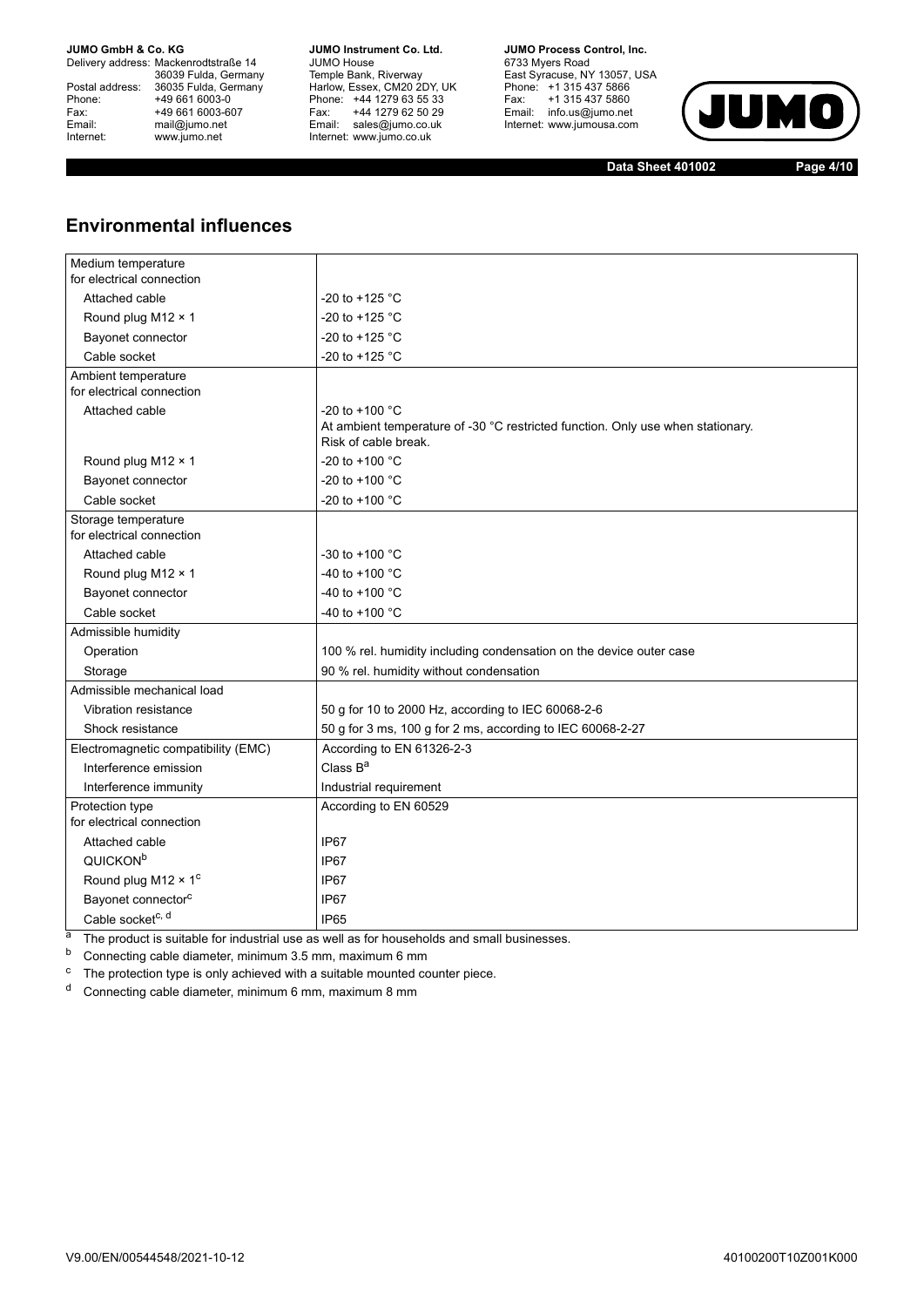Delivery address: Mackenrodtstraße 14 36039 Fulda, Germany<br>Postal address: 36035 Fulda, Germany Phone: +49 661 6003-0<br>
Fax: +49 661 6003-6<br>
Email: mail@jumo.net +49 661 6003-607 Email: mail@jumo.net<br>Internet: www.iumo.net www.jumo.net

**JUMO Instrument Co. Ltd.** JUMO House Temple Bank, Riverway<br>Harlow, Essex, CM20 2DY, UK Phone: +44 1279 63 55 33 Fax: +44 1279 62 50 29<br>Email: sales@jumo.co.uk Internet: www.jumo.co.uk

**JUMO Process Control, Inc.** 6733 Myers Road East Syracuse, NY 13057, USA<br>Phone: +1 315 437 5866<br>Fax: +1 315 437 5860 Email: info.us@jumo.net Internet: www.jumousa.com



**Data Sheet 401002 Page 5/10**

### **Electrical data**

| Voltage supply $U_{B}$         | Residual ripple: the voltage peaks must not exceed or fall below the specified voltage supply val-<br>ues!                                   |
|--------------------------------|----------------------------------------------------------------------------------------------------------------------------------------------|
| 4 to 20 mA, two-wire           | DC 8 to 30 V, rated voltage supply DC 24 V                                                                                                   |
| DC 0.5 to 4.5 V, three-wire    | DC 3 to 5.25 V, rated voltage supply DC 5 V,<br>ratiometric output 10 to 90 % of the voltage supply                                          |
| DC 0 to 10 V, three-wire       | DC 11.5 to 30 V, rated voltage supply DC 24 V                                                                                                |
| DC 1 to 5 V, three-wire        | DC 8 to 30 V, rated voltage supply DC 24 V                                                                                                   |
| DC 1 to 6 V, three-wire        | DC 8 to 30 V, rated voltage supply DC 24 V                                                                                                   |
| Current consumption incl. load |                                                                                                                                              |
| 4 to 20 mA, two-wire           | $\leq$ 25 mA                                                                                                                                 |
| DC 0.5 to 4.5 V, three-wire    | $\leq$ 3 mA                                                                                                                                  |
| DC 0 to 10 V, three-wire       | $\leq$ 3 mA                                                                                                                                  |
| DC 1 to 5 V, three-wire        | $\leq$ 3 mA                                                                                                                                  |
| DC 1 to 6 V, three-wire        | $\leq$ 3 mA                                                                                                                                  |
| Reverse voltage protection     | Yes                                                                                                                                          |
| Electrical circuit             | <b>SELV</b>                                                                                                                                  |
| Requirements                   | The device must be equipped with an electrical circuit that meets the requirements of EN 61010-1<br>with regardto "Limited-energy circuits". |

### **Approvals and approval marks**

| <b>EAC</b>                         |                                                        |
|------------------------------------|--------------------------------------------------------|
| Testing agency                     | «Промтехконтроль»                                      |
| Certificates/certification numbers | ЕАЭС N RU Д-DE.PA01.B.80830/21                         |
| Inspection basis                   | TR TS 020/2011                                         |
| Valid for                          | Type 401002                                            |
| UL                                 |                                                        |
| Testing agency                     | Underwriter Laboratories                               |
| Certificates/certification numbers | E201387                                                |
| Inspection basis                   | UL 61010-1 (3. Ed.), CAN/CSA-22.2 No. 61010-1 (3. Ed.) |
| Valid for                          | Extra code 061                                         |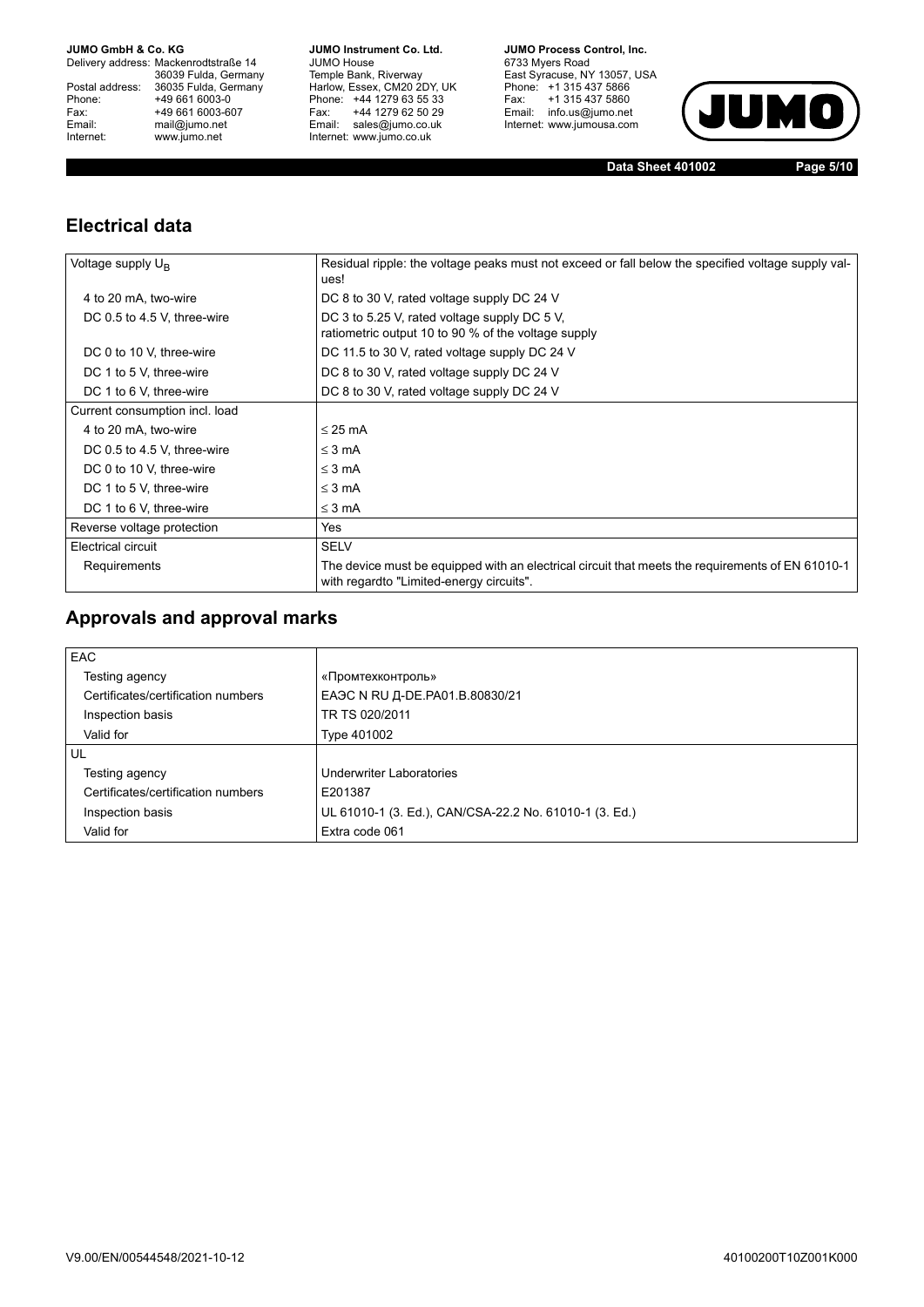Delivery address: Mackenrodtstraße 14 36039 Fulda, Germany<br>Postal address: 36035 Fulda, Germany Phone: +49 661 6003-0<br>
Fax: +49 661 6003-6<br>
Email: mail@jumo.net +49 661 6003-607 Email: mail@jumo.net<br>Internet: www.iumo.net www.jumo.net

**JUMO Instrument Co. Ltd.** JUMO House Temple Bank, Riverway<br>Harlow, Essex, CM20 2DY, UK Phone: +44 1279 63 55 33<br>Fax: +44 1279 62 50 29 +44 1279 62 50 29 Email: sales@jumo.co.uk Internet: www.jumo.co.uk

**JUMO Process Control, Inc.** 6733 Myers Road East Syracuse, NY 13057, USA<br>Phone: +1 315 437 5866<br>Fax: +1 315 437 5860  $P$ <sup>1</sup> 313 437 3000<br>Email: info.us@jumo.net Internet: www.jumousa.com



**Data Sheet 401002 Page 6/10**

## **Dimensions**

### **Electrical connection**









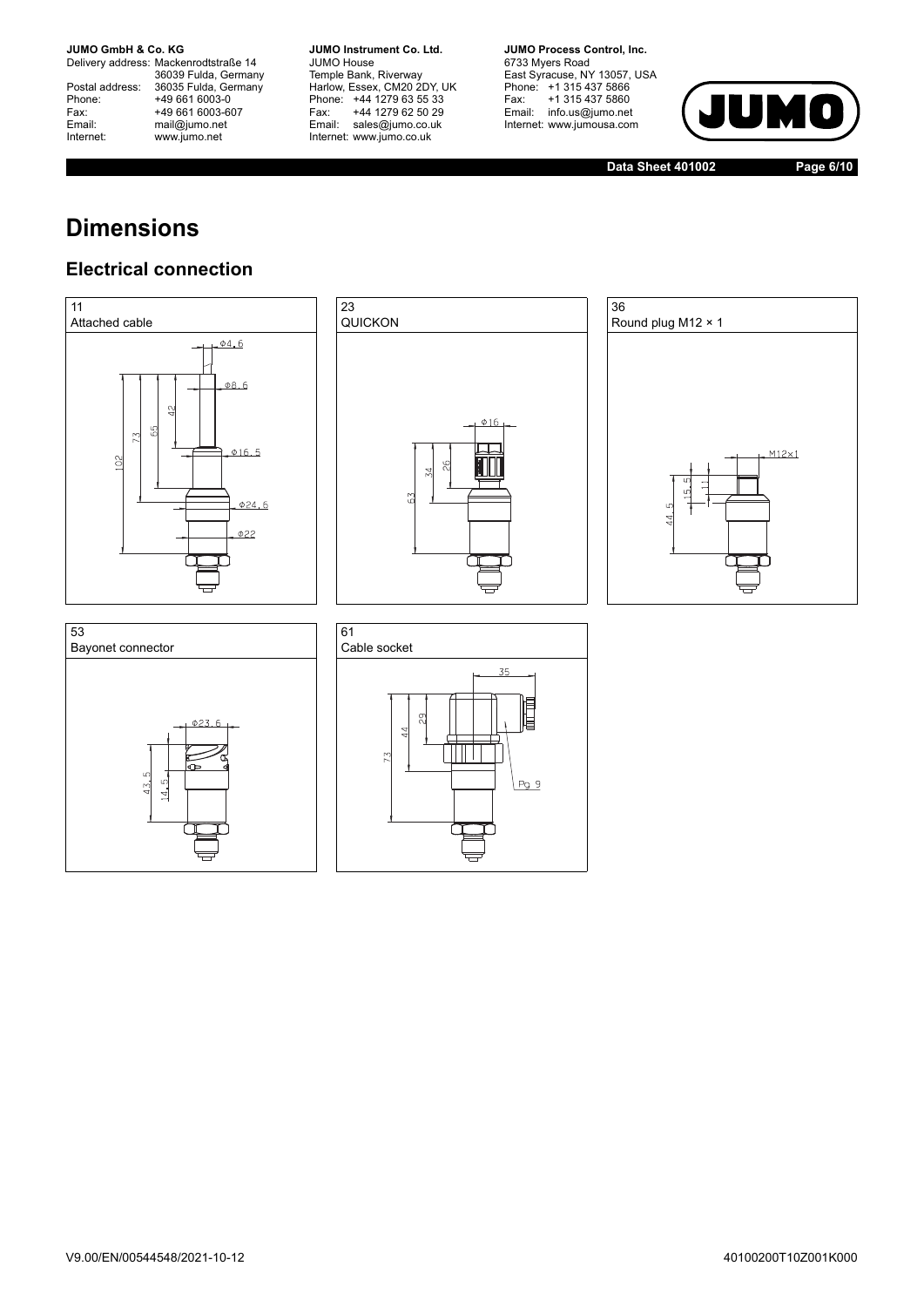Delivery address: Mackenrodtstraße 14 36039 Fulda, Germany<br>Postal address: 36035 Fulda, Germany Phone: +49 661 6003-0<br>
Fax: +49 661 6003-6<br>
Email: mail@jumo.net +49 661 6003-607 Email: mail@jumo.net<br>Internet: www.iumo.net www.jumo.net

**JUMO Instrument Co. Ltd.** JUMO House Temple Bank, Riverway<br>Harlow, Essex, CM20 2DY, UK Phone: +44 1279 63 55 33<br>Fax: +44 1279 62 50 29 +44 1279 62 50 29 Email: sales@jumo.co.uk Internet: www.jumo.co.uk

**JUMO Process Control, Inc.** 6733 Myers Road East Syracuse, NY 13057, USA<br>Phone: +1 315 437 5866<br>Fax: +1 315 437 5860 Email: info.us@jumo.net Internet: www.jumousa.com



**Data Sheet 401002 Page 7/10**

### **Process connection**







Extra code 630 pressure channel Ø 8 mm





A Profile seal G 1/4

\* Extra code 630 pressure channel Ø 8 mm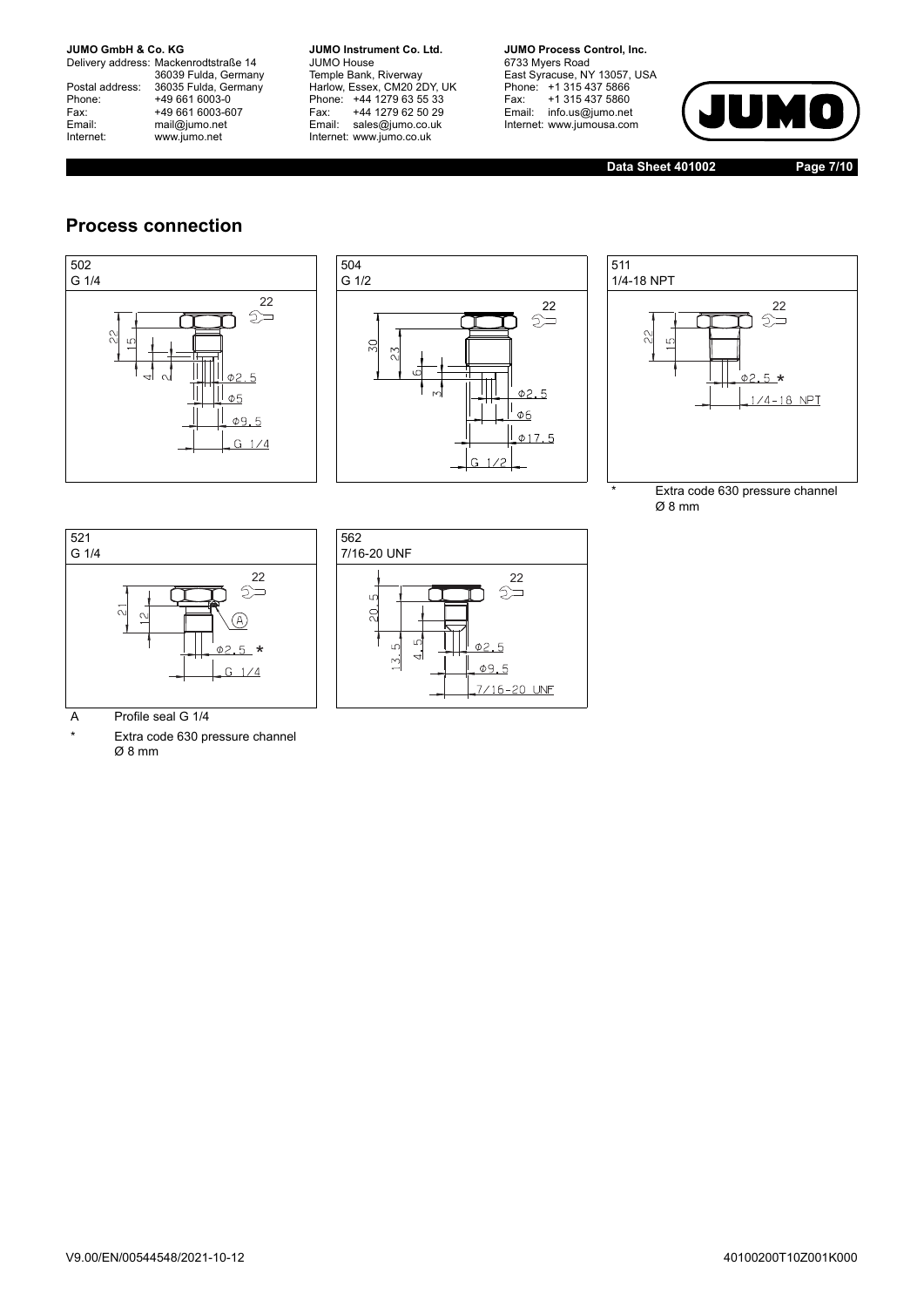Delivery address: Mackenrodtstraße 14 36039 Fulda, Germany<br>Postal address: 36035 Fulda, Germany Phone: +49 661 6003-0<br>
Fax: +49 661 6003-6<br>
Email: mail@jumo.net +49 661 6003-607 mail@jumo.net Internet: www.jumo.net

**JUMO Instrument Co. Ltd.** JUMO House Temple Bank, Riverway<br>Harlow, Essex, CM20 2DY, UK Phone: +44 1279 63 55 33<br>Fax: +44 1279 62 50 29 +44 1279 62 50 29 Email: sales@jumo.co.uk Internet: www.jumo.co.uk

**JUMO Process Control, Inc.** 6733 Myers Road East Syracuse, NY 13057, USA Phone: +1 315 437 5866<br>Fax: +1 315 437 5860 Email: info.us@jumo.net Internet: www.jumousa.com



**Data Sheet 401002 Page 8/10**

## **Connection diagram**

The connection diagram in the data sheet provides preliminary information about the connection options. For the electrical connection, only use the installation instructions or the operating manual. The knowledge and the correct technical compliance with the safety information and warnings contained in these documents are mandatory for mounting, electrical connection, and startup as well as for safety during operation.

| <b>Connection</b>                                                            | Terminal assignment (figure: connection to the pressure transmitter)                                                                                                         |           |                              |                      |                |                 |  |  |  |  |
|------------------------------------------------------------------------------|------------------------------------------------------------------------------------------------------------------------------------------------------------------------------|-----------|------------------------------|----------------------|----------------|-----------------|--|--|--|--|
|                                                                              |                                                                                                                                                                              |           |                              |                      |                | ო<br>⊕<br>$2 -$ |  |  |  |  |
|                                                                              | Attached<br>cable                                                                                                                                                            | QUICKON   | Round plug<br>$M12 \times 1$ | Bayonet<br>connector | Cable socket   |                 |  |  |  |  |
| 4 to 20 mA, two-wire (output 405)                                            |                                                                                                                                                                              |           |                              |                      |                |                 |  |  |  |  |
| Voltage supply DC 8 to 30 V                                                  | $U_B/S+$                                                                                                                                                                     | WH        | 1                            | 1                    | 1              | $\mathbf{1}$    |  |  |  |  |
|                                                                              | $0 V/S-$                                                                                                                                                                     | <b>BN</b> | 3                            | 3                    | 2              | 2               |  |  |  |  |
| DC 0.5 to 4.5 V ratiometric (output 412)                                     |                                                                                                                                                                              |           |                              |                      |                |                 |  |  |  |  |
| Voltage supply DC 3 to 5.25 V                                                | $U_B$                                                                                                                                                                        | WH        | 1                            | 1                    | 1              | $\mathbf{1}$    |  |  |  |  |
| Ratiometric output 10 to 90 %<br>of the voltage supply                       | $0 V/S-$                                                                                                                                                                     | <b>BN</b> | 2                            | 2                    | $\overline{2}$ | 2               |  |  |  |  |
|                                                                              | $S+$                                                                                                                                                                         | <b>GN</b> | 3                            | 3                    | 3              | 3               |  |  |  |  |
| DC 0 to 10 V, three-wire (output 415)                                        |                                                                                                                                                                              |           |                              |                      |                |                 |  |  |  |  |
| Voltage supply DC 11.5 to 30 V                                               | $U_B$                                                                                                                                                                        | <b>WH</b> | 1                            | 1                    | 1              | $\mathbf{1}$    |  |  |  |  |
|                                                                              | $0 V/S-$                                                                                                                                                                     | <b>BN</b> | 2                            | 2                    | 2              | 2               |  |  |  |  |
|                                                                              | $S+$                                                                                                                                                                         | <b>GN</b> | 3                            | 3                    | 3              | 3               |  |  |  |  |
| DC 1 to 5 V, three-wire (output 418)<br>DC 1 to 6 V, three-wire (output 420) |                                                                                                                                                                              |           |                              |                      |                |                 |  |  |  |  |
| Voltage supply DC 8 to 30 V                                                  | $U_{B}$                                                                                                                                                                      | <b>WH</b> | 1                            | $\mathbf{1}$         | 1              | $\mathbf{1}$    |  |  |  |  |
|                                                                              | $0 V/S-$                                                                                                                                                                     | <b>BN</b> | 2                            | 2                    | 2              | 2               |  |  |  |  |
|                                                                              | $S+$                                                                                                                                                                         | <b>GN</b> | 3                            | 3                    | 3              | 3               |  |  |  |  |
| Functional bonding conductor FB <sup>a</sup>                                 |                                                                                                                                                                              |           | 4                            |                      | $\overline{a}$ |                 |  |  |  |  |
| nection.                                                                     | $\overline{\phantom{a}}$<br>The pressure transmitter has to be connected to the potential equalization system of the plant through the electrical connection or process con- |           |                              |                      |                |                 |  |  |  |  |

| Color coding: connecting cable round plug M12 × 1           | 1 BN | Brown        |
|-------------------------------------------------------------|------|--------------|
|                                                             | 2 WH | White        |
|                                                             | 3 BU | <b>Blue</b>  |
|                                                             | 4 BK | <b>Black</b> |
| The color coding is only valid for A-coded standard cables! |      |              |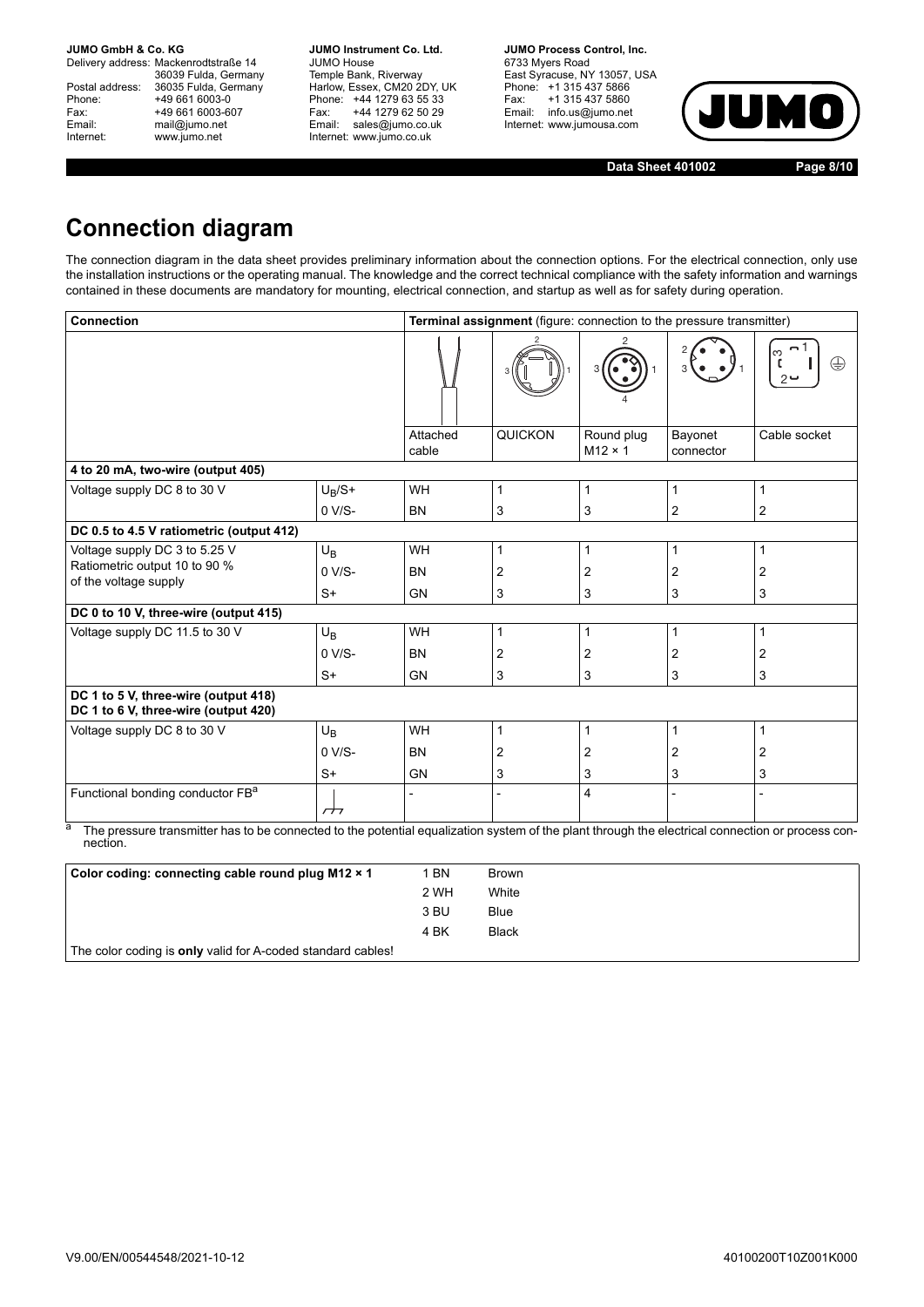Delivery address: Mackenrodtstraße 14 36039 Fulda, Germany<br>Postal address: 36035 Fulda, Germany Phone: +49 661 6003-0<br>
Fax: +49 661 6003-6<br>
Email: mail@jumo.net +49 661 6003-607 Email: mail@jumo.net<br>Internet: www.iumo.net www.jumo.net

**JUMO Instrument Co. Ltd.** JUMO House Temple Bank, Riverway<br>Harlow, Essex, CM20 2DY, UK<br>Phone: +44 1279 63 55 33 Fax: +44 1279 62 50 29 Fax. THE IZIS OF OUR Internet: www.jumo.co.uk

**JUMO Process Control. Inc.** 6733 Myers Road East Syracuse, NY 13057, USA<br>Phone: +1 315 437 5866<br>Fax: +1 315 437 5860 Email: info.us@jumo.net Internet: www.jumousa.com



**Data Sheet 401002 Page 9/10**

## **Order details**

|            | (1) | <b>Basic type</b>                                                                     |
|------------|-----|---------------------------------------------------------------------------------------|
| 401002/000 |     | JUMO MIDAS C08 - OEM pressure transmitter - basic                                     |
|            | (2) | Input                                                                                 |
| 455        |     | 0 to 1.6 bar relative pressure                                                        |
| 456        |     | 0 to 2.5 bar relative pressure                                                        |
| 457        |     | 0 to 4 bar relative pressure                                                          |
| 458        |     | 0 to 6 bar relative pressure                                                          |
| 459        |     | 0 to 10 bar relative pressure                                                         |
| 460        |     | 0 to 16 bar relative pressure                                                         |
| 461        |     | 0 to 25 bar relative pressure                                                         |
| 462        |     | 0 to 40 bar relative pressure                                                         |
| 463        |     | 0 to 60 bar relative pressure                                                         |
| 479        |     | -1 to +0.6 bar relative pressure                                                      |
| 480        |     | -1 to +1.5 bar relative pressure                                                      |
| 481        |     | -1 to +3 bar relative pressure                                                        |
| 482        |     | -1 to +5 bar relative pressure                                                        |
| 483        |     | -1 to +9 bar relative pressure                                                        |
| 484        |     | -1 to +15 bar relative pressure                                                       |
| 485        |     | -1 to +24 bar relative pressure                                                       |
| 999        |     | Special measuring range for relative pressure                                         |
|            | (3) | Output                                                                                |
| 405        |     | 4 to 20 mA, two-wire                                                                  |
| 412        |     | 0.5 to 4.5 V, three-wire                                                              |
| 415        |     | 0 to 10 V, three-wire                                                                 |
| 418        |     | 1 to 5 V, three-wire                                                                  |
| 420        |     | 1 to 6 V, three-wire                                                                  |
|            | (4) | <b>Process connection</b>                                                             |
| 502        |     | G 1/4 DIN EN 837                                                                      |
| 504        |     | G 1/2 DIN EN 837                                                                      |
| 511        |     | 1/4-18 NPT DIN EN 837                                                                 |
| 521        |     | G 1/4 DIN                                                                             |
| 562        |     | 7/16-20 UNF                                                                           |
|            | (5) | <b>Process connection material</b>                                                    |
| 20         |     | CrNi (stainless steel)                                                                |
|            | (6) | <b>Material seal</b>                                                                  |
| 600        |     | EPDM                                                                                  |
| 601        |     | FKM (standard)                                                                        |
| 602        |     | CR                                                                                    |
| 604        |     | <b>FFKM</b>                                                                           |
| 609        |     | <b>NBR</b>                                                                            |
|            | (7) | <b>Electrical connection</b>                                                          |
| 11         |     | Attached cable (standard cable length is 2 m, further lengths available upon request) |
| 23         |     | Quickon                                                                               |
| 36         |     | Round plug M12 × 1                                                                    |
| 53         |     | Bayonet connector DIN 72585                                                           |
| 61         |     | Cable socket DIN EN 175301-803, Form A                                                |